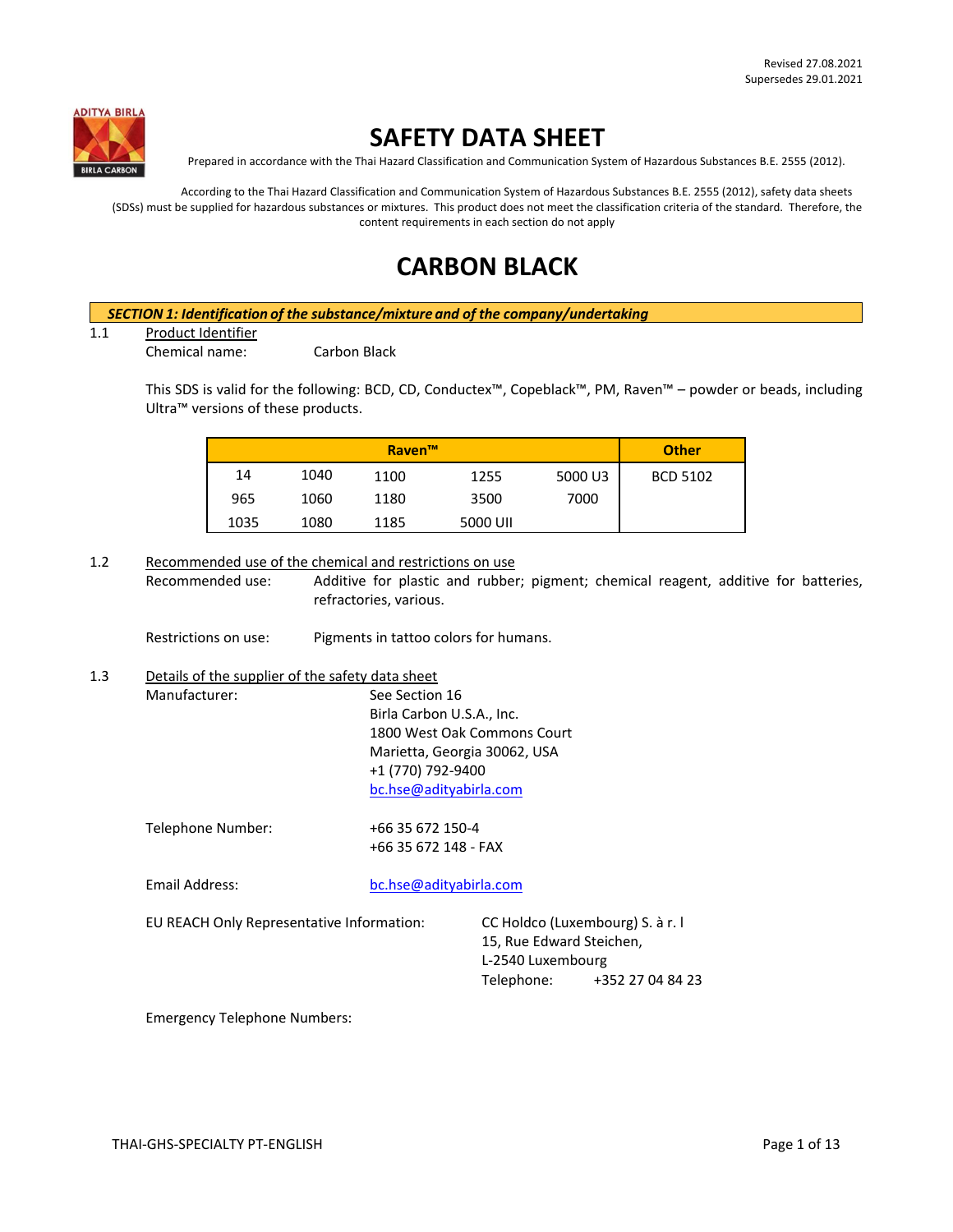|               | <b>Global Incident Response Hotline</b> |                    |                   |                     |                 |  |
|---------------|-----------------------------------------|--------------------|-------------------|---------------------|-----------------|--|
| Argentina     | +54 11 5219 8871                        | China/Asia Pacific | +86 4001 2035 72  | Americas            | +1 760 476 3961 |  |
| Australia     | +61 280 363 166                         | Korea              | +82 070 4732 5813 | Asia Pacific        | +1 760 476 3960 |  |
| <b>Brazil</b> | +55 11 4349 1907                        | Mexico             | +52 55 41696225   | Europe              | +1 760 476 3962 |  |
| Chile         | +56 44 8905208                          | Peru               | +51 1 708 5593    | Middle East/Africa  | +1 760 476 3959 |  |
| Colombia      | +57 1 344 1317                          | Thailand           | +66 2105 6177     | Non-Region Specific | +1 760 476 3971 |  |
| China         | +86 4001 2001 74                        | United Kingdom     | +0 800 680 0425   | US & Canada         | +1 866 519 4752 |  |

## *SECTION 2: Hazard(s) Identification*

# 2.1 Classification of the substance or mixture Thailand: Thai Hazard Classification and Communication System of Hazardous Substances B.E. 2555 (2012).

2.2 Label elements

| Pictogram:                      | None |
|---------------------------------|------|
| Signal Word:                    | None |
| <b>Hazard Statement:</b>        | None |
| <b>Precautionary Statement:</b> | None |

## 2.3 Other hazards

This substance is classified as hazardous as a combustible dust by the United States 2012 OSHA Hazard Communication Standard (29 CFR 1910.1200) and the Canadian Hazardous Products Regulation (HPR) 2015. The signal word, hazard statement and precautionary statements in the United States and Canada are: WARNING May form combustible dust concentrations in air. Keep away from all ignition sources including heat, sparks and flame. Prevent dust accumulations to minimize explosion hazard. Do not expose to temperatures above 300°C. Hazardous products of combustion can include carbon monoxide, carbon dioxide, oxides of sulfur, and organic products.

- Eye: May cause reversible mechanical irritation.
- Skin: May cause mechanical irritation, soiling, and drying of skin. No cases of sensitization in humans have been reported.
- Inhalation: Dust may be irritating to the respiratory tract. Provide local exhaust ventilation. See Section 8.
- Ingestion: Adverse health effects are not expected.
- Carcinogenicity: Carbon black is listed by the International Agency for Research on Cancer (IARC) as a Group 2B substance (*possibly carcinogenic to humans).* See Section 11.

#### *SECTION 3: Composition/information on ingredients*

## 3.1 Substance

- 3.1.1 Carbon Black (amorphous) 100%
- 3.1.2 CAS Number: 1333-86-4
- 3.1.3 Synonyms: carbon black, furnace black

#### *SECTION 4: First-aid measures*

4.1 Description of first-aid measures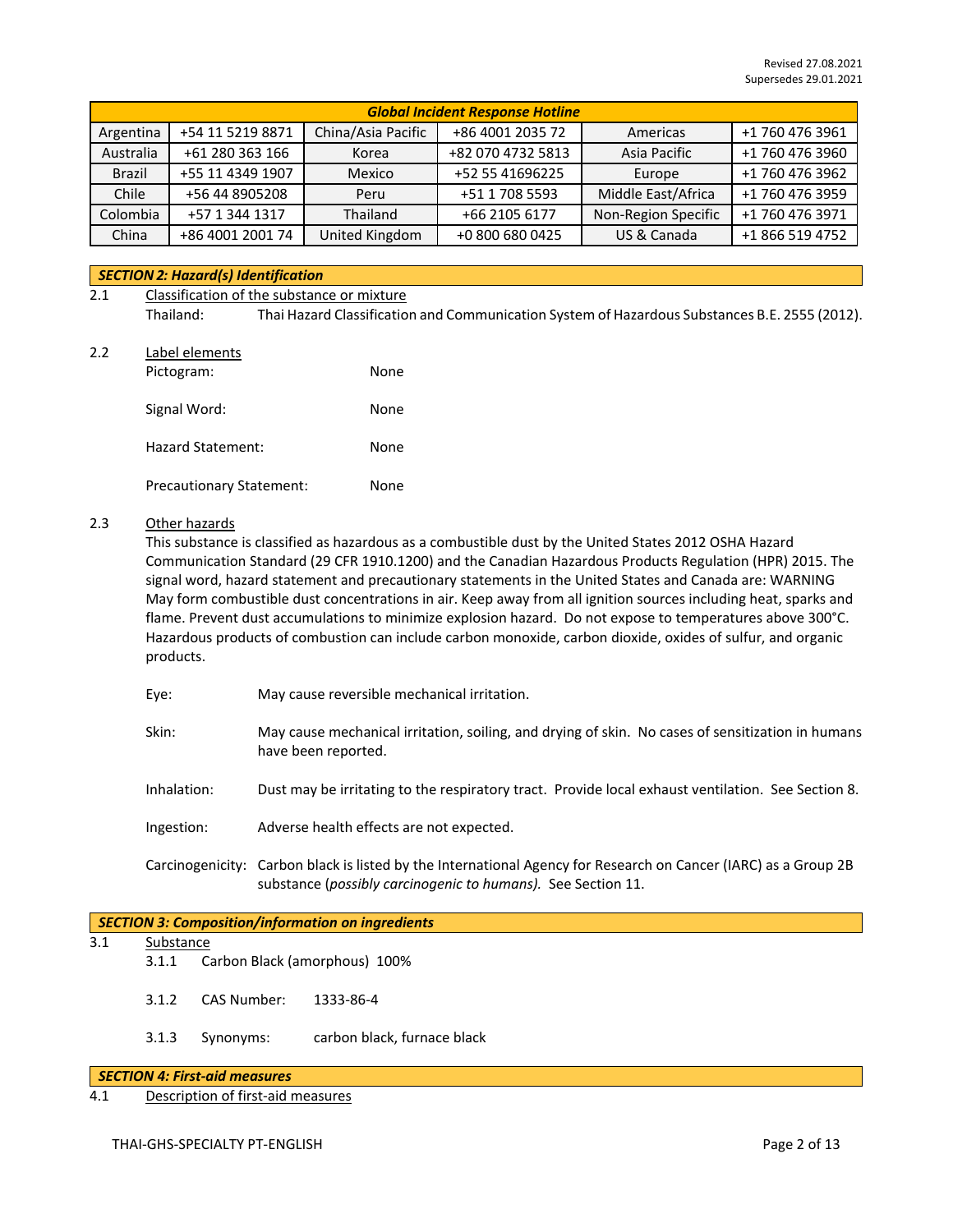- Inhalation: Take affected persons into fresh air. If necessary, restore normal breathing through standard first aid measures.
- Skin: Wash skin with mild soap and water. If symptoms persist, seek medical attention.
- Eye: Rinse eyes thoroughly with large volumes of water keeping eyelids open. If symptoms develop, seek medical attention.
- Ingestion: Do not induce vomiting. If conscious, give several glasses of water. Never give anything by mouth to an unconscious person.
- 4.2 Most important symptoms, both acute and delayed<br>Symptoms: Irritating to the eyes and respirat Irritating to the eyes and respiratory tract if exposed above the occupational exposure limits. See Section 2.
- 4.3 Indication of any immediate medical attention and special treatment needed Note to physicians: Treat symptomatically

|     | <b>SECTION 5: Fire-fighting measures</b>             |                                                       |                                                                                                                                                                                                                                                      |  |  |
|-----|------------------------------------------------------|-------------------------------------------------------|------------------------------------------------------------------------------------------------------------------------------------------------------------------------------------------------------------------------------------------------------|--|--|
| 5.1 | Extinguishing media<br>Suitable extinguishing media: |                                                       | Use foam, carbon dioxide $(CO_2)$ , dry chemical, or water fog. A fog spray is<br>recommended if water is used.                                                                                                                                      |  |  |
|     | Unsuitable extinguishing media:                      |                                                       | Do not use high pressure media which could cause the formation of a<br>potentially explosible dust-air mixture.                                                                                                                                      |  |  |
| 5.2 |                                                      | Special hazards arising from the substance or mixture |                                                                                                                                                                                                                                                      |  |  |
|     | Special hazards arising from the chemical:           |                                                       | It may not be obvious that carbon black is burning unless the material<br>is stirred and sparks are apparent. Carbon black that has been on fire<br>should be closely observed for at least 48 hours to ensure no<br>smoldering material is present. |  |  |
|     | <b>Hazardous Combustion Products:</b>                |                                                       | Carbon monoxide (CO), carbon dioxide (CO <sub>2</sub> ), and oxides of sulfur.                                                                                                                                                                       |  |  |
| 5.3 | Advice for fire fighters                             |                                                       |                                                                                                                                                                                                                                                      |  |  |
|     | Special protective equipment for fire-fighters:      |                                                       | Wear full protective firefighting gear, including self-<br>contained breathing apparatus (SCBA). Wet carbon black<br>produces very slipper walking surfaces.                                                                                         |  |  |

|     | <b>SECTION 6: Accidental release measures</b>                       |                                                                                                                                                                                                                                                |  |  |
|-----|---------------------------------------------------------------------|------------------------------------------------------------------------------------------------------------------------------------------------------------------------------------------------------------------------------------------------|--|--|
| 6.1 | Personal precautions, protective equipment and emergency procedures |                                                                                                                                                                                                                                                |  |  |
|     | Personal precautions:                                               | Wet carbon black produces slippery walking surfaces. Avoid dust formation.<br>Wear appropriate personal protective equipment and respiratory protection.<br>See Section 8.                                                                     |  |  |
|     | For emergency responders:                                           | Use personal protective equipment recommended in section 8.                                                                                                                                                                                    |  |  |
| 6.2 | Environmental precautions<br>Environmental precautions:             | Carbon black poses no significant environmental hazards. Contain spilled<br>product on land, if possible. As a matter of good practice, minimize<br>contamination of sewage water, soil, groundwater, drainage systems, or<br>bodies of water. |  |  |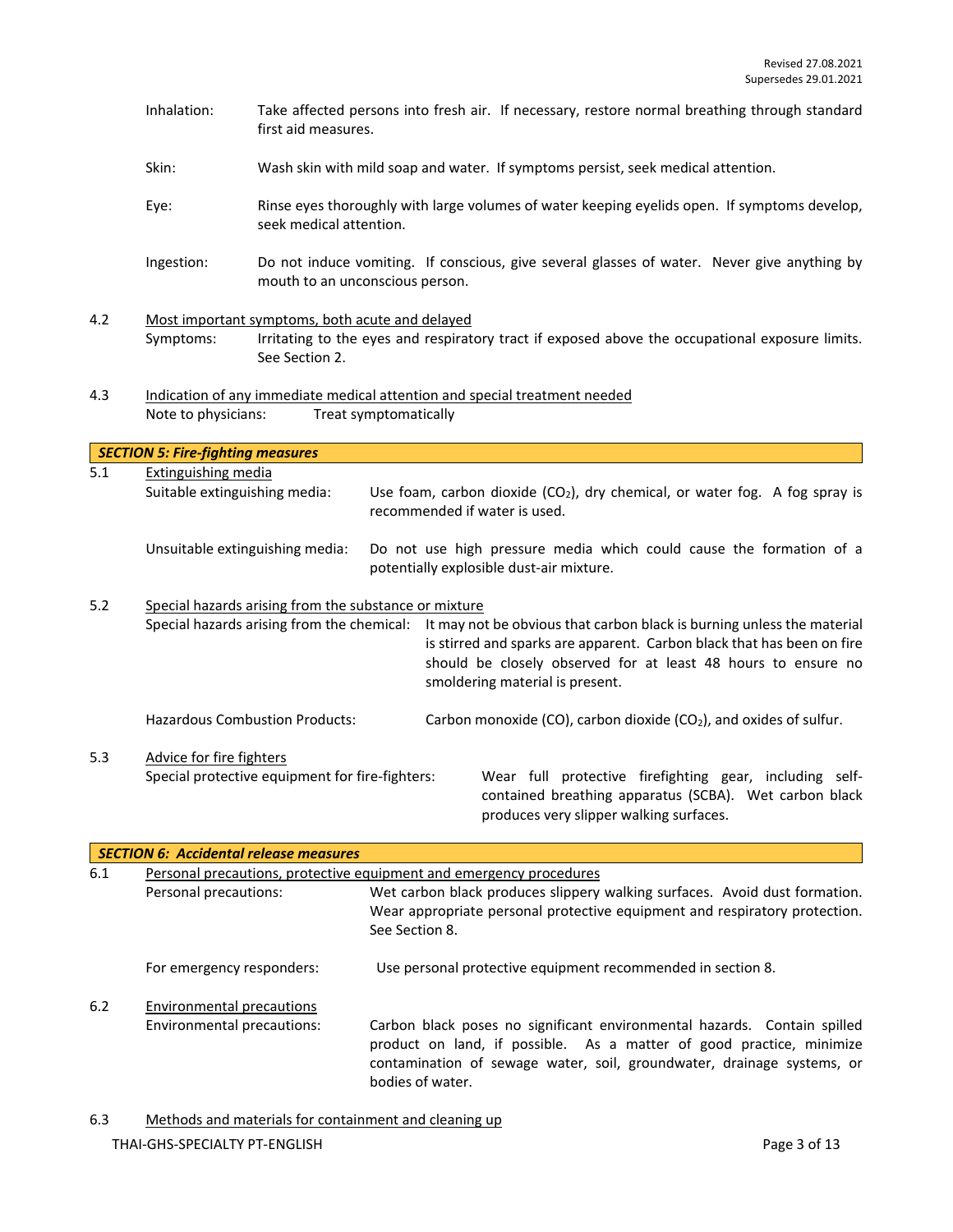| Methods for containment: | Prevent further leakage or spillage if safe to do so.                                                                                                                                                                                                                                                              |
|--------------------------|--------------------------------------------------------------------------------------------------------------------------------------------------------------------------------------------------------------------------------------------------------------------------------------------------------------------|
| Methods for cleaning up: | Small spills should be vacuumed when possible. Dry sweeping is not<br>recommended. A vacuum equipped with high efficiency particulate air (HEPA)<br>filtration is recommended. If necessary, light water spray will reduce dust for<br>dry sweeping. Large spills may be shoveled into containers. See Section 13. |
|                          |                                                                                                                                                                                                                                                                                                                    |

## *SECTION 7: Handling and storage*

## 7.1 Precautions for safe handling

Advice on safe handling: Avoid dust formation. Do not breathe dust. Provide appropriate local exhaust to minimize dust formation. Do not use compressed air.

> Take precautionary measures against static discharges. Provide adequate precautions, such as electrical grounding and bonding, or inert atmospheres. Grounding of equipment and conveying systems may be required under certain conditions. Safe work practices include the elimination of potential ignition sources in proximity to carbon black dust; good housekeeping to avoid accumulations of dust on all surfaces; appropriate exhaust ventilation design and maintenance to control airborne dust levels to below the applicable occupational exposure limit. If hot work is required, the immediate work area must be cleared of carbon black dust.

General hygiene considerations: Handle in accordance with good industrial hygiene and safety practices.

#### 7.2 Conditions for safe storage, including any incompatibilities

Storage conditions: Keep in a dry, cool, and well-ventilated location. Store away from heat, ignition sources, and strong oxidizers.

> Carbon black is not classifiable as a Division 4.2 self-heating substance under the UN test criteria. However, current UN criteria for determining if a substance is self-heating is volume dependent. This classification may not be appropriate for large volume storage container.

> Before entering vessels and confined spaces containing carbon black, test for adequate oxygen, flammable gases and potential toxic air contaminants. Do not allow dust to accumulate on surfaces.

Incompatible materials: Strong oxidizers.

#### *SECTION 8: Exposure controls/personal protection*

8.1 Control parameters

Exposure guidelines: Representative occupational exposure limits currently available for carbon black (CAS number: 1333-86-4).

| Country          | Concentration, mg/m3             |
|------------------|----------------------------------|
| Argentina        | 3.5, TWA                         |
| Australia        | 3.0, TWA, inhalable              |
| <b>Belgium</b>   | 3.6, TWA                         |
| <b>Brazil</b>    | 3.5, TWA                         |
| Canada (Ontario) | 3.0 TWA, inhalable               |
| China            | 4.0, TWA 8.0, TWA, STEL (15 min) |
| Colombia         | 3.0, TWA, inhalable              |
| Czech Republic   | 2.0, TWA                         |
| Egypt            | 3.5, TWA                         |
|                  |                                  |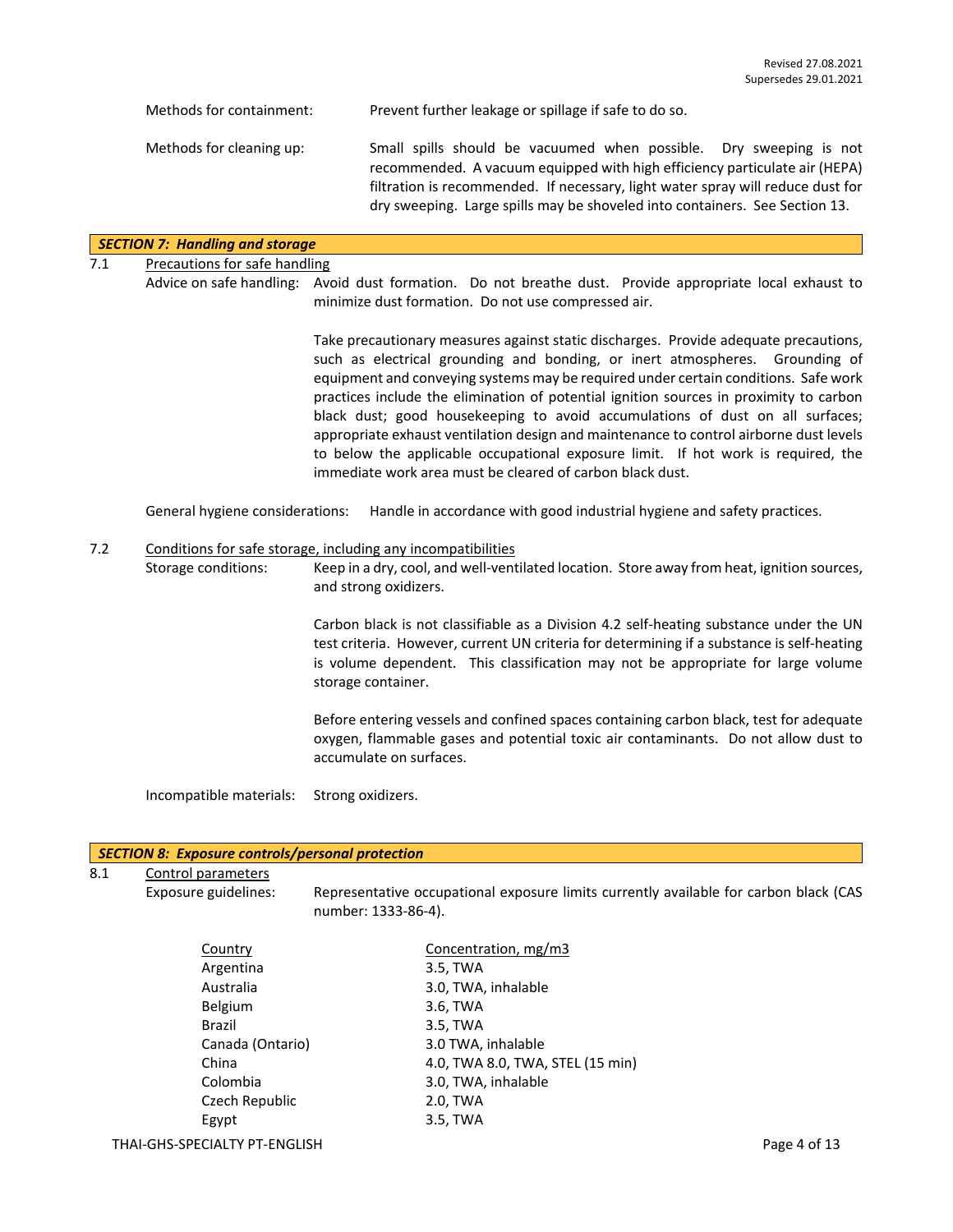| Finland              | 3.5, TWA; 7.0, STEL                                     |
|----------------------|---------------------------------------------------------|
| France – INRS        | 3.5, TWA/VME inhalable                                  |
| Germany - BeKGS527   | 0.5, TWA, respirable; 2.0, TWA, inhalable (DNEL values) |
| Hong Kong            | 3.5, TWA                                                |
| Indonesia            | 3.5, TWA/NABs                                           |
| Ireland              | 3.5, TWA; 7.0, STEL                                     |
| Italy                | 3.5, TWA, inhalable                                     |
| Japan – MHLW         | 3.0                                                     |
| Japan – SOH          | 4.0, TWA; 1.0, TWA, respirable                          |
| Korea                | 3.5, TWA                                                |
| Malaysia             | 3.5, TWA                                                |
| Mexico               | 3.5, TWA                                                |
| Russia               | 4.0, TWA                                                |
| Spain                | 3.5, TWA (VLA-ED)                                       |
| Sweden               | 3.0, TWA                                                |
| United Kingdom       | 3.5, TWA, inhalable; 7.0, STEL, inhalable               |
| EU REACH DNEL        | 2.0, TWA, inhalable; 0.5, TWA respirable                |
| <b>United States</b> | 3.5, TWA, OSHA-PEL                                      |
|                      | 3.0, TWA, ACGIH-TLV®, inhalable                         |
|                      | 3.5, TWA, NIOSH-REL                                     |

\*Please consult the current version of the standard or regulation that may apply to your operations.

| <b>ACGIH®</b> | American Conference of Governmental Industrial Hygienists         |
|---------------|-------------------------------------------------------------------|
| mg/m3         | milligrams per cubic meter                                        |
| <b>DNEL</b>   | Derived no-effect level                                           |
| <b>NIOSH</b>  | National Institute for Occupational Safety and Health             |
| <b>OSHA</b>   | Occupational Safety and Health Administration                     |
| PEL.          | permissible exposure limit                                        |
| <b>REL</b>    | recommended exposure limit                                        |
| <b>STEL</b>   | short-term exposure limit                                         |
| <b>TLV</b>    | threshold limit value                                             |
| <b>TWA</b>    | time weighted average, eight (8) hours unless otherwise specified |
|               |                                                                   |

Predicted No Effect Concentration: Not applicable

## 8.2 Exposure controls

Engineering controls: Use process enclosures and/or exhaust ventilation to keep airborne dust concentrations below the occupational exposure limit.

## Personal Protective Equipment (PPE)

Respiratory: Approved air purifying respirator (APR) should be used where airborne dust concentrations are expected to exceed occupational exposure limits. Use a positivepressure, air supplied respirator if there is any potential for uncontrolled release, exposure levels are not known, or in circumstances where APRs may not provide adequate protection.

> When respiratory protection is required to minimize exposures to carbon black, programs should follow the requirements of the appropriate governing body for the country, province or state. Selected references to respiratory protection standards are provided below:

- OSHA 29CFR1910.134, Respiratory Protection
- CR592 Guidelines for Selection and Use of Respiratory Protective Devices (CEN)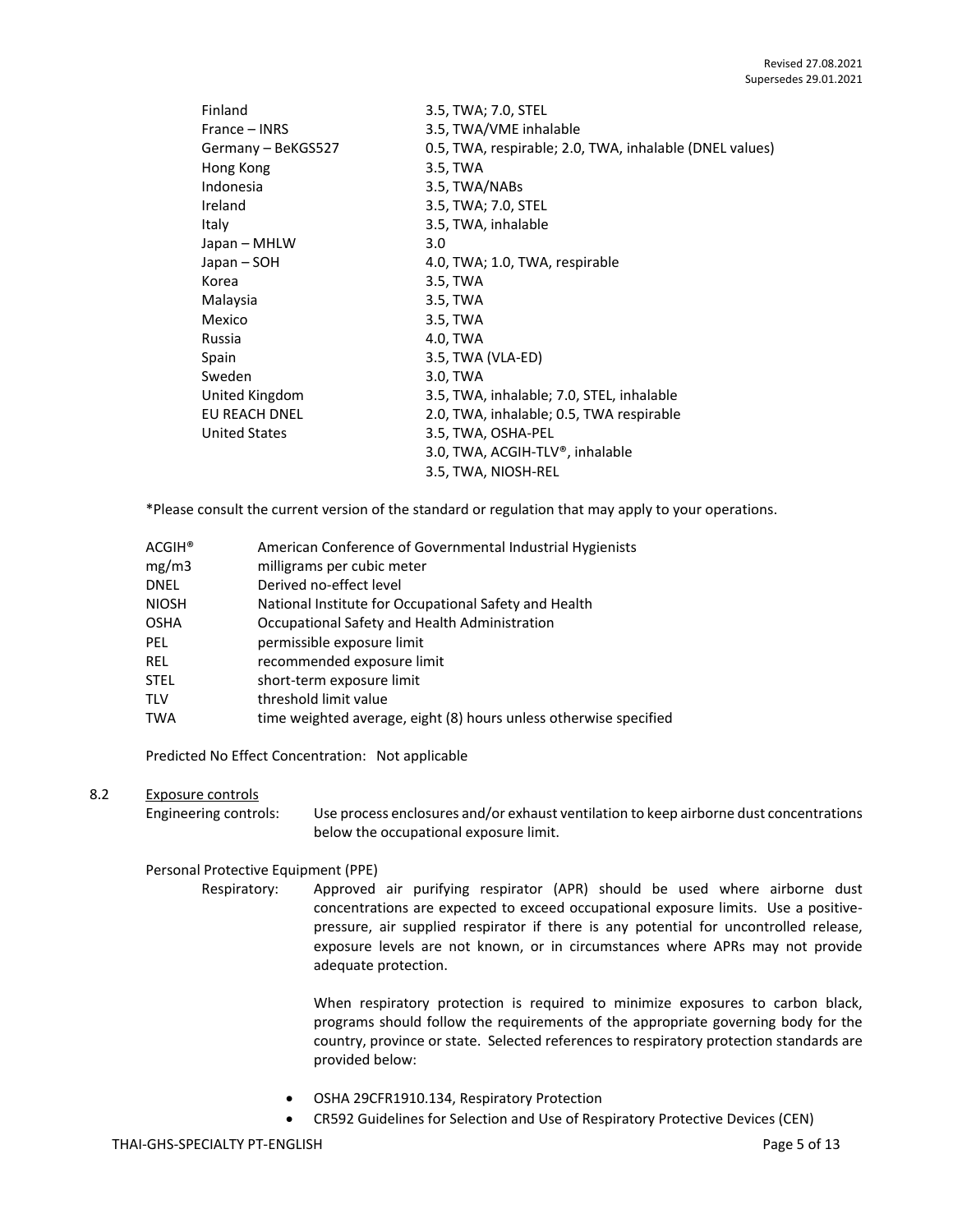• German/European Standard DIN/EN 143, Respiratory Protective Devices for Dusty Materials (CEN)

| Hand protection:     | Wear protective gloves. Use a barrier cream. Wash hands and skin with mild<br>soap and water.                                                  |
|----------------------|------------------------------------------------------------------------------------------------------------------------------------------------|
| Eye/face protection: | Wear safety glasses or goggles.                                                                                                                |
| Skin protection:     | Wear general protective clothing to minimize skin contact. Wash clothing<br>daily. Work clothes should not be taken home.                      |
| Other:               | Emergency eyewash and safety showers should be in close proximity. Wash<br>hands and face thoroughly with mild soap before eating or drinking. |

Environmental exposure controls: in accordance with all local legislation and permit requirements.

|     | <b>SECTION 9: Physical and chemical properties</b> |                                                               |  |  |  |
|-----|----------------------------------------------------|---------------------------------------------------------------|--|--|--|
| 9.1 |                                                    | Information on basic physical and chemical properties         |  |  |  |
|     | Appearance:                                        | powder or pellet                                              |  |  |  |
|     | Color:                                             | black                                                         |  |  |  |
|     | Odor:                                              | odorless                                                      |  |  |  |
|     | Odor threshold:                                    | not applicable                                                |  |  |  |
|     | Melting point/freezing point:                      | not applicable                                                |  |  |  |
|     | Boiling point/range:                               | not applicable                                                |  |  |  |
|     | Vapor pressure:                                    | not applicable                                                |  |  |  |
|     | Vapor Density:                                     | not applicable                                                |  |  |  |
|     | Oxidizing properties:                              | not applicable                                                |  |  |  |
|     | Flash Point:                                       | not applicable                                                |  |  |  |
|     | Flammability:                                      | not flammable                                                 |  |  |  |
|     | <b>Explosive properties:</b>                       | Dust may form explosible mixture in air                       |  |  |  |
|     | Explosion limits (air):                            |                                                               |  |  |  |
|     | Upper:                                             | not available                                                 |  |  |  |
|     | Lower:                                             | 50 $g/m^3$ (dust)                                             |  |  |  |
|     | Evaporation rate:                                  | not applicable                                                |  |  |  |
|     | Density: (20ºC):                                   | $1.7 - 1.9$ g/cm <sup>3</sup>                                 |  |  |  |
|     | <b>Bulk density:</b>                               | 1.25-40 lb/ft <sup>3</sup> , 20-640 kg/m <sup>3</sup>         |  |  |  |
|     | Pellets:                                           | 200-680 kg/m <sup>3</sup>                                     |  |  |  |
|     | Powder (fluffy):                                   | 20-380 kg/m <sup>3</sup>                                      |  |  |  |
|     | Solubility (in Water):                             | insoluble                                                     |  |  |  |
|     | pH value: (ASTM 1512):                             | 4-11 [50 g/l water, 68ºF (20ºC)]                              |  |  |  |
|     | Partition coefficient (n-octanol/water):           | not applicable                                                |  |  |  |
|     | Viscosity:                                         | not applicable                                                |  |  |  |
|     | Decomposition temperature:                         | not applicable                                                |  |  |  |
|     | Auto-ignition temperature:                         | $>140$ <sup>o</sup> C                                         |  |  |  |
|     | Minimum Ignition temperature:                      | >500°C (BAM Furnace)(VDI 2263)                                |  |  |  |
|     |                                                    | >315ºC (Godberg-Greenwald Furnace)(VDI 2263)                  |  |  |  |
|     | Minimum ignition energy:                           | >10,000 mJ (VDI 2263)                                         |  |  |  |
|     | Ignition energy:                                   | not available                                                 |  |  |  |
|     | Maximum absolute explosion pressure:               | 10 bar (VDI 2263)                                             |  |  |  |
|     | Maximum rate of pressure rise:                     | 30-400 bar/sec (VDI 2263 and ASTM E1226-88)                   |  |  |  |
|     | <b>Burn Velocity:</b>                              | > 45 seconds (not classified as "highly flammable" or "easily |  |  |  |
|     |                                                    | ignitable")                                                   |  |  |  |
|     | <b>Kst Value:</b>                                  | not available                                                 |  |  |  |
|     | Dust explosion classification:                     | ST <sub>1</sub>                                               |  |  |  |
|     | THAI-GHS-SPECIALTY PT-ENGLISH                      | Page 6 of 13                                                  |  |  |  |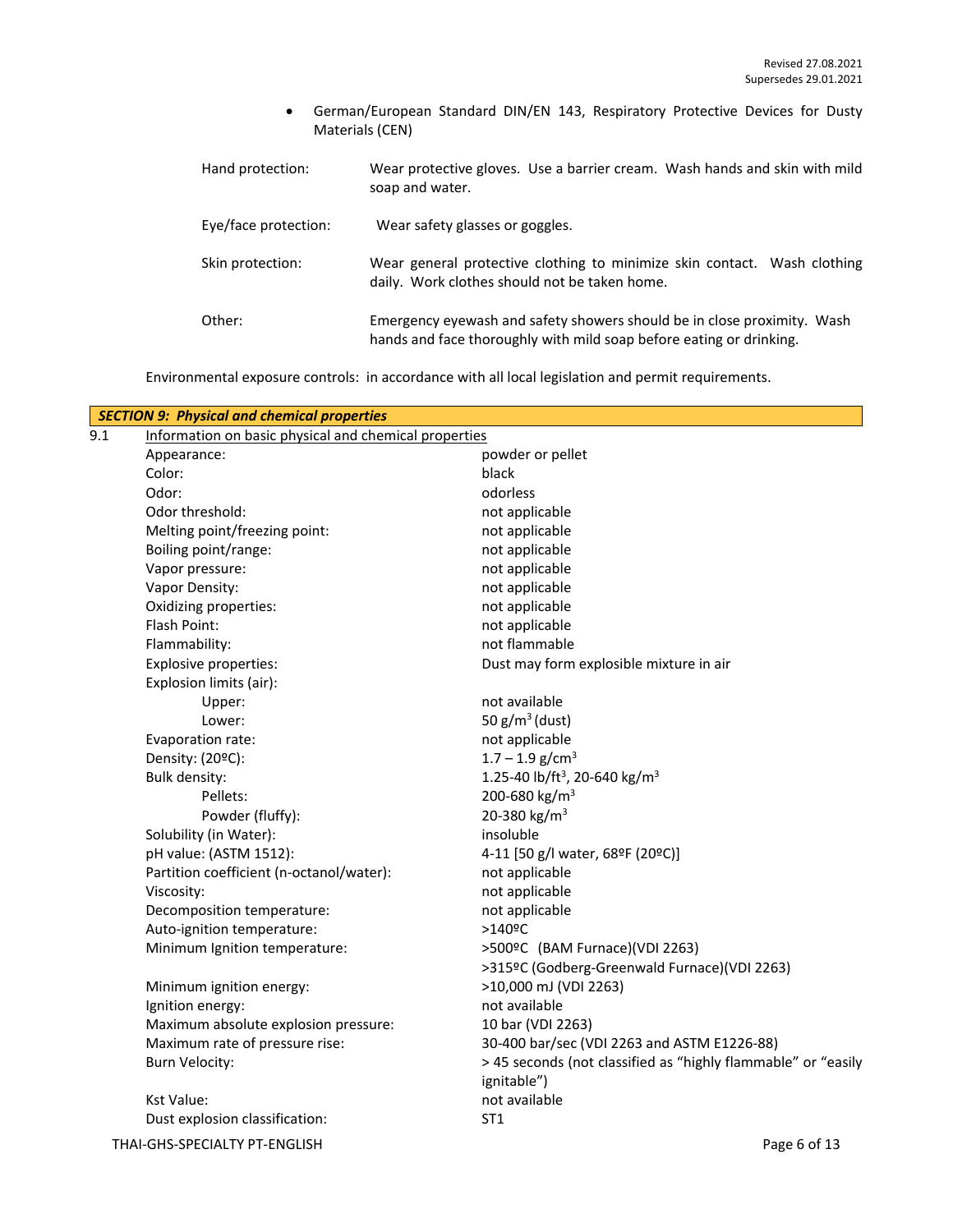# 9.2 Other information Not available

|      | <b>SECTION 10: Stability and reactivity</b>                       |                                                                                                                                                                                                                                       |
|------|-------------------------------------------------------------------|---------------------------------------------------------------------------------------------------------------------------------------------------------------------------------------------------------------------------------------|
| 10.1 | Reactivity                                                        |                                                                                                                                                                                                                                       |
|      | Reactivity:                                                       | May react exothermically upon contact with strong oxidizers.                                                                                                                                                                          |
|      |                                                                   |                                                                                                                                                                                                                                       |
| 10.2 | Chemical stability                                                |                                                                                                                                                                                                                                       |
|      | Stability:                                                        | Stable under normal ambient conditions.                                                                                                                                                                                               |
|      |                                                                   |                                                                                                                                                                                                                                       |
|      | <b>Explosion data</b><br>Sensitivity to mechanical impact:        | Not sensitive to mechanical impact                                                                                                                                                                                                    |
|      |                                                                   |                                                                                                                                                                                                                                       |
|      | Sensitivity to static discharge:                                  | Dust may form explosible mixture in air. Avoid dust formation. Do not create<br>a dust cloud. Take precautionary measures against static discharges. Ensure<br>all equipment is earthed/grounded before beginning transfer operation. |
| 10.3 | Possibility of hazardous reactions                                |                                                                                                                                                                                                                                       |
|      | Hazardous polymerization:                                         | Does not occur.                                                                                                                                                                                                                       |
|      |                                                                   |                                                                                                                                                                                                                                       |
|      | Possibility of hazardous reactions: None under normal conditions. |                                                                                                                                                                                                                                       |
|      |                                                                   |                                                                                                                                                                                                                                       |
| 10.4 | Conditions to avoid<br>Conditions to avoid:                       |                                                                                                                                                                                                                                       |
|      |                                                                   | Avoid high temperatures >400°C (>752°C) and sources of ignition.                                                                                                                                                                      |
| 10.5 | Incompatible materials                                            |                                                                                                                                                                                                                                       |
|      | Incompatible materials:                                           | Strong oxidizers.                                                                                                                                                                                                                     |
|      |                                                                   |                                                                                                                                                                                                                                       |
| 10.6 | Hazardous decomposition products                                  | Hazardous decomposition products: Carbon monoxide, carbon dioxide, organic products of combustion, oxides of                                                                                                                          |
|      |                                                                   | sulfur.                                                                                                                                                                                                                               |
|      |                                                                   |                                                                                                                                                                                                                                       |
|      | <b>SECTION 11: Toxicological information</b>                      |                                                                                                                                                                                                                                       |
| 11.1 | Information on toxicological effects                              |                                                                                                                                                                                                                                       |
|      | <b>Acute Toxicity:</b>                                            |                                                                                                                                                                                                                                       |
|      | Oral LD50:                                                        | $LD_{50}$ (rat) > 8000 mg/kg. (Equivalent to OECD TG 401)                                                                                                                                                                             |
|      |                                                                   |                                                                                                                                                                                                                                       |
|      | Inhalation LD50:                                                  | No data available                                                                                                                                                                                                                     |
|      | Dermal LD50:                                                      | No data available                                                                                                                                                                                                                     |
|      | Skin corrosion/irritation:                                        | Rabbit: not irritating. (Equivalent to OECD TG 404)                                                                                                                                                                                   |
|      |                                                                   | Edema = $0$ (max. attainable irritation score: 4)                                                                                                                                                                                     |
|      |                                                                   | Erythema = $0$ (max. attainable irritation score: 4)                                                                                                                                                                                  |
|      |                                                                   | Assessment: Not irritating to skin.                                                                                                                                                                                                   |
|      |                                                                   |                                                                                                                                                                                                                                       |
|      | Serious eye damage/irritation:                                    | Rabbit: not irritating. (OECD TG 405)                                                                                                                                                                                                 |
|      |                                                                   | Cornea: 0 (max. attainable irritation score: 4)                                                                                                                                                                                       |
|      |                                                                   | Iris: 0 (max. attainable irritation score: 2)                                                                                                                                                                                         |
|      |                                                                   | Conjunctivae: 0 (max. attainable irritation score: 3)                                                                                                                                                                                 |
|      |                                                                   | Chemosis: 0 (max. attainable irritation score: 4)                                                                                                                                                                                     |
|      |                                                                   | Assessment: Not irritating to the eyes.                                                                                                                                                                                               |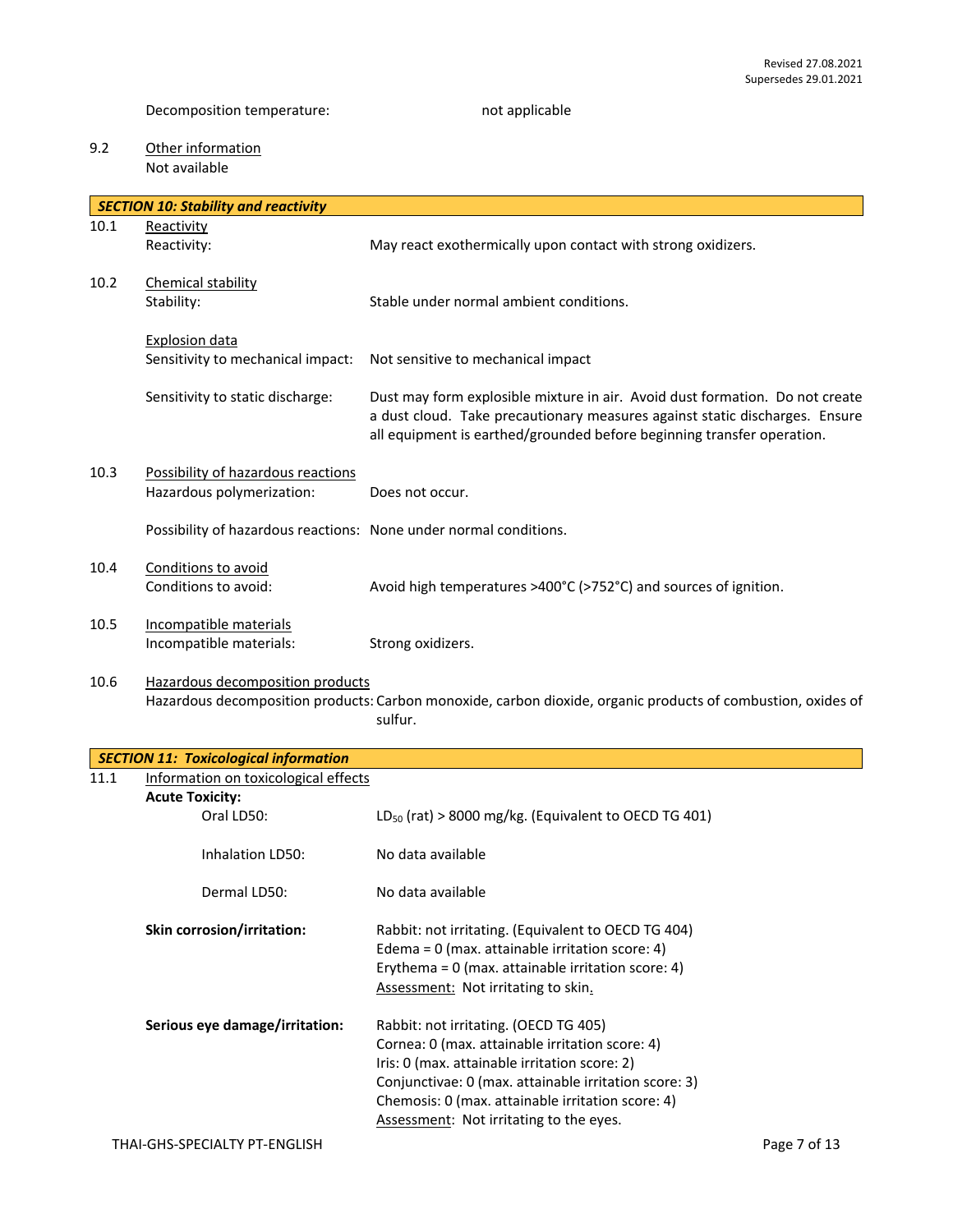| Sensitization:          | Assessment: Not sensitizing in animals.                                                                                                                                                                                                                                                                                                                                                                                                                                                                                                   | Guinea pig skin (Buehler Test): Not sensitizing (OECD TG 406)<br>No cases of sensitization in humans have been reported. |  |  |
|-------------------------|-------------------------------------------------------------------------------------------------------------------------------------------------------------------------------------------------------------------------------------------------------------------------------------------------------------------------------------------------------------------------------------------------------------------------------------------------------------------------------------------------------------------------------------------|--------------------------------------------------------------------------------------------------------------------------|--|--|
| Germ cell mutagenicity: | In vitro: Carbon black is not suitable to be tested directly in bacterial (Ames<br>test) and other in vitro systems because of its insolubility. However, when<br>organic solvent extracts of carbon black have been tested, results showed no<br>mutagenic effects. Organic solvent extracts of carbon black can contain traces<br>of polycyclic aromatic hydrocarbons (PAHs). A study to examine the<br>bioavailability of these PAHs showed that they are very tightly bound to carbon<br>black and are not bioavailable (Borm, 2005). |                                                                                                                          |  |  |
|                         | In vivo: In an experimental investigation, mutational changes in the hprt ene<br>were reported in alveolar epithelial cells in the rat following inhalation<br>exposure to carbon black (Driscoll, 1997). This observation is considered to be<br>rat-specific and a consequence of "lung overload," which leads to chronic<br>inflammation and release of reactive oxygen species. This is considered to be<br>a secondary genotoxic effect and, thus, carbon black itself would not be<br>considered to be mutagenic.                   |                                                                                                                          |  |  |
|                         | Assessment: In vivo mutagenicity in rats occurs by mechanisms secondary to<br>a threshold effect and is a consequence of "lung overload," which leads to<br>chronic inflammation and the release of genotoxic oxygen species. This<br>mechanism is considered to be a secondary genotoxic effect and, thus, carbon<br>black itself would not be considered to be mutagenic.                                                                                                                                                               |                                                                                                                          |  |  |
| Carcinogenicity:        | <b>Animal toxicity</b>                                                                                                                                                                                                                                                                                                                                                                                                                                                                                                                    | Rat, oral, duration 2 years.<br>Effect: no tumors.                                                                       |  |  |
|                         |                                                                                                                                                                                                                                                                                                                                                                                                                                                                                                                                           | Mouse, oral, duration 2 years.<br>Effect: no tumors.                                                                     |  |  |
|                         |                                                                                                                                                                                                                                                                                                                                                                                                                                                                                                                                           | Mouse, dermal, duration 18 months.<br>Effect: no skin tumors.                                                            |  |  |
|                         |                                                                                                                                                                                                                                                                                                                                                                                                                                                                                                                                           | Rat, inhalation, duration 2 years.<br>Target organ: lungs.<br>Effect: inflammation, fibrosis, tumors.                    |  |  |
|                         | Note: Tumors in the rat lung are considered to be related to "lung overload"<br>rather than to a specific chemical effect of carbon black itself in the lung. These<br>effects in rats have been reported in many studies on other poorly soluble<br>inorganic particles and appear to be rat specific (ILSI, 2000). Tumors have not<br>been observed in other species (i.e., mouse and hamster) for carbon black or<br>other poorly soluble particles under similar circumstances and study                                              |                                                                                                                          |  |  |

#### Mortality studies (human data)

conditions.

A study on carbon black production workers in the UK (Sorahan, 2001) found an increased risk of lung cancer in two of the five plants studied; however, the increase was not related to the dose of carbon black. Thus, the authors did not consider the increased risk in lung cancer to be due to carbon black exposure. A German study of carbon black workers at one plant (Morfeld, 2006; Buechte, 2006) found a similar increase in lung cancer risk but, like the Sorahan, 2001 (UK study), found no association with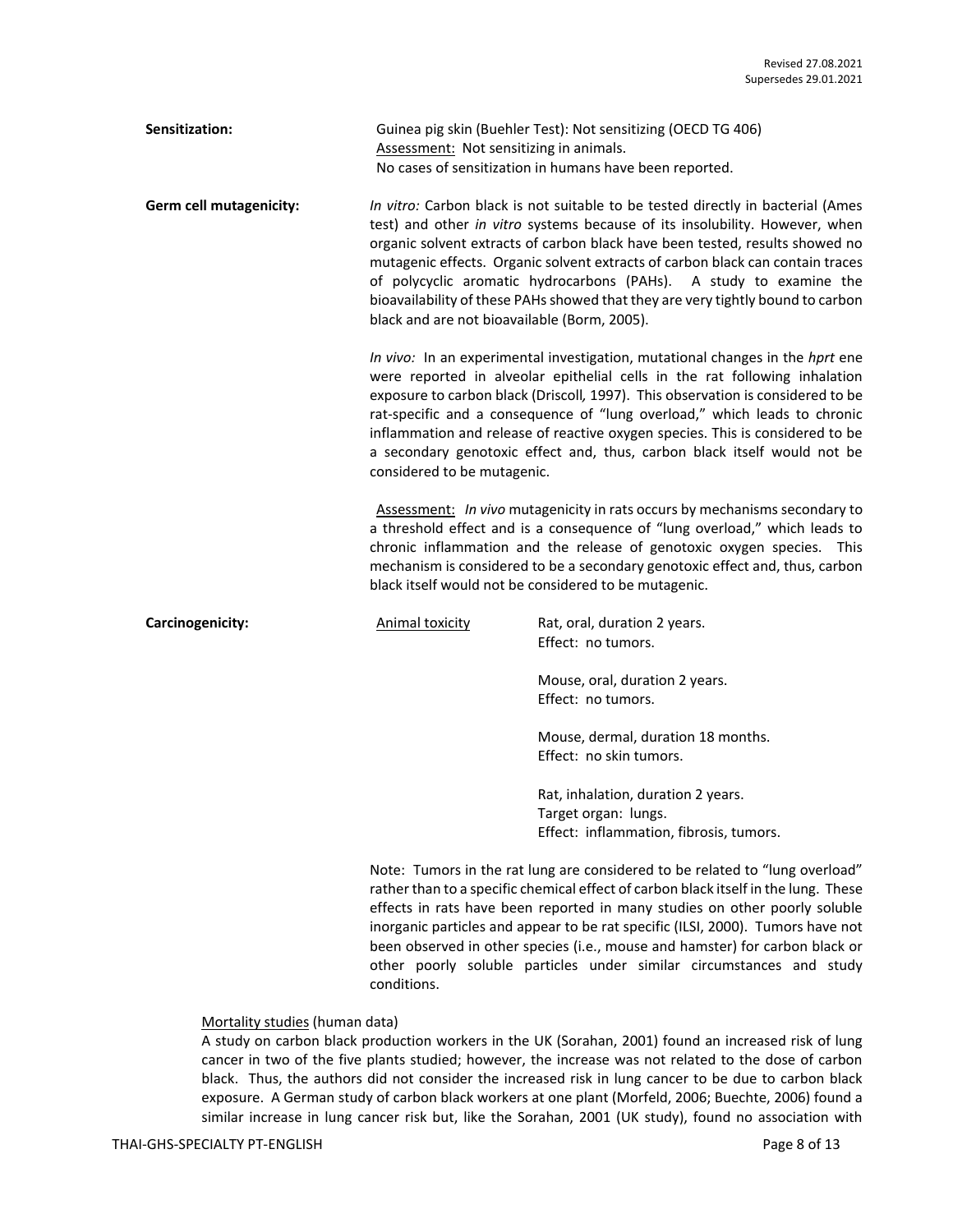carbon black exposure. A large US study of 18 plants showed a reduction in lung cancer risk in carbon black production workers (Dell*,* 2006). Based upon these studies, the February 2006 Working Group at the International Agency for Research on Cancer (IARC) concluded that the human evidence for carcinogenicity was *inadequate* (IARC, 2010).

Since the IARC evaluation of carbon black, Sorahan and Harrington (2007) have re-analyzed the UK study data using an alternative exposure hypothesis and found a positive association with carbon black exposure in two of the five plants. The same exposure hypothesis was applied by Morfeld and McCunney (2009) to the German cohort; in contrast, they found no association between carbon black exposure and lung cancer risk and, thus, no support for the alternative exposure hypothesis used by Sorahan and Harrington.

Overall, as a result of these detailed investigations, no causative link between carbon black exposure and cancer risk in humans has been demonstrated.

#### IARC cancer classification

In 2006 IARC re-affirmed its 1995 finding that there is *"inadequate evidence"* from human health studies to assess whether carbon black causes cancer in humans. IARC concluded that there is *"sufficient evidence*" in experimental animal studies for the carcinogenicity of carbon black. IARC's overall evaluation is that carbon black is *"possibly carcinogenic to humans (Group 2B)".* This conclusion was based on IARC's guidelines, which generally require such a classification if one species exhibits carcinogenicity in two or more animal studies (IARC, 2010).

Solvent extracts of carbon black were used in one study of rats in which skin tumors were found after dermal application and several studies of mice in which sarcomas were found following subcutaneous injection. IARC concluded that there was *"sufficient evidence"* that carbon black extracts can cause cancer in animals (Group 2B).

#### ACGIH cancer classification

Confirmed Animal Carcinogen with Unknown Relevance to Humans (Category A3 Carcinogen).

Assessment: Applying the guidelines of self-classification under the Globally Harmonized System of Classification and Labeling of Chemicals, carbon black is not classified as a carcinogen. Lung tumors are induced in rats as a result of repeated exposure to inert, poorly soluble particles like carbon black and other poorly soluble particles. Rat tumors are a result of a secondary non-genotoxic mechanism associated with the phenomenon of lung overload. This is a species-specific mechanism that has questionable relevance for classification in humans. In support of this opinion, the CLP Guidance for Specific Target Organ Toxicity – Repeated Exposure (STOT-RE), cites lung overload under mechanisms not relevant to humans. Human health studies show that exposure to carbon black does not increase the risk of carcinogenicity.

**Reproductive and developmental toxicity:** Assessment: No effects on reproductive organs or fetal development have been reported in long-term repeated dose toxicity studies in animals.

**Specific target organ toxicity – single exposure (STOT-SE):** Assessment: Based on available data, specific

target organ toxicity is not expected after single oral, single inhalation, or single dermal exposure.

#### **Specific target organ toxicity – repeated exposure (STOT-RE):**  Animal toxicity

Repeated dose toxicity: inhalation (rat), 90 days, No Observed Adverse Effect Concentration (NOAEC) = 1.1 mg/m<sup>3</sup> (respirable)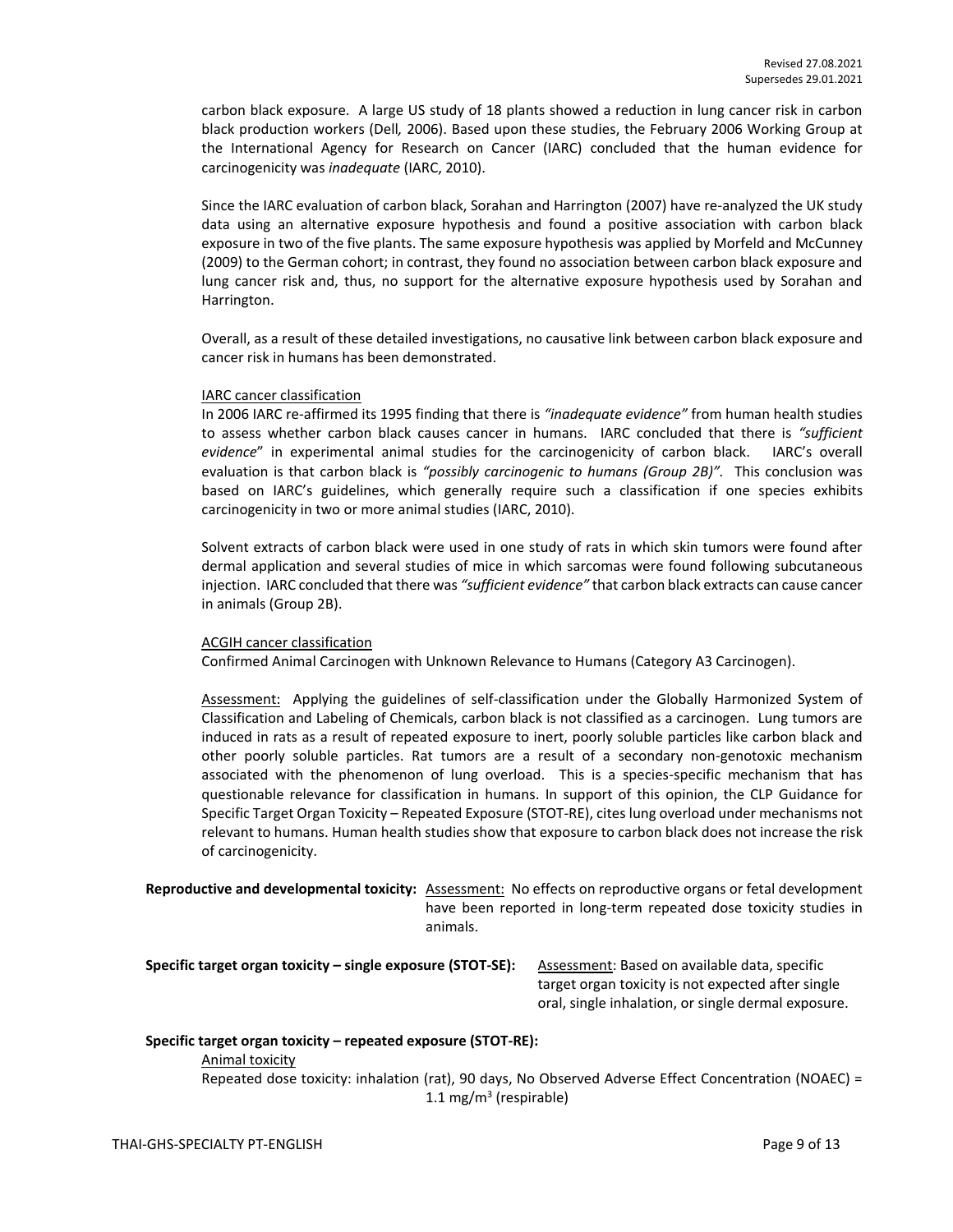Target organ/effects at higher doses are lung inflammation, hyperplasia, and fibrosis.

Repeated dose toxicity: oral (mouse), 2 yrs, No Observed Effect Level (NOEL) = 137 mg/kg (body wt.)

Repeated dose toxicity: oral (rat), 2 yrs, NOEL = 52 mg/kg (body wt.)

Although carbon black produces pulmonary irritation, cellular proliferation, fibrosis, and lung tumors in the rat under conditions of lung overload, there is evidence to demonstrate that this response is principally a species-specific response that is not relevant to humans.

## Morbidity studies (human data)

Results of epidemiological studies of carbon black production workers suggest that cumulative exposure to carbon black may result in small, non-clinical decrements in lung function. A U.S. respiratory morbidity study suggested a 27 ml decline in FEV<sub>1</sub> from a 1 mg/m<sup>3</sup> 8 hour TWA daily (inhalable fraction) exposure over a 40-year period (Harber, 2003). An earlier European investigation suggested that exposure to 1 mg/m<sup>3</sup> (inhalable fraction) of carbon black over a 40-year working lifetime would result in a 48 ml decline in FEV<sup>1</sup> (Gardiner, 2001). However, the estimates from both studies were only of borderline statistical significance. Normal age-related decline over a similar period of time would be approximately 1200 ml.

In the U.S. study, 9% of the highest non-smokers exposure group (in contrast to 5% of the unexposed group) reported symptoms consistent with chronic bronchitis. In the European study, methodological limitations in the administration of the questionnaire limit the conclusions that can be drawn about reported symptoms. This study, however, indicated a link between carbon black and small opacities on chest films, with negligible effects on lung function.

#### Assessment:

**Inhalation** - Applying the guidelines of self-classification under GHS, carbon black is not classified under STOT-RE for effects on the lung. Classification is not warranted on the basis of the unique response of rats resulting from "lung overload" following exposure to poorly soluble particles such as carbon black. The pattern of pulmonary effects in the rat, such as inflammation and fibrotic responses, are not observed in other rodent species, non-human primates, or humans under similar exposure conditions. Lung overload does not appear to be relevant for human health. Overall, the epidemiological evidence from well-conducted investigations has shown no causative link between carbon black exposure and the risk of non-malignant respiratory disease in humans. A STOT-RE classification for carbon black after repeated inhalation exposure is not warranted.

**Oral:** Based on available data, specific target organ toxicity is not expected after repeated oral exposure.

**Dermal:** Based on available data and the chemical-physical properties (insolubility, low absorption potential), specific target organ toxicity is not expected after repeated dermal exposure.

**Aspiration hazard:** Assessment: Based on industrial experience and the available data, no aspiration hazard is expected.

#### *SECTION 12: Ecological information*

12.1 Toxicity Aquatic toxicity:

Acute fish toxicity: LC0 (96 h) 1000mg/l, Species: *Brachydanio rerio* (zebrafish), Method: OECD Guideline 203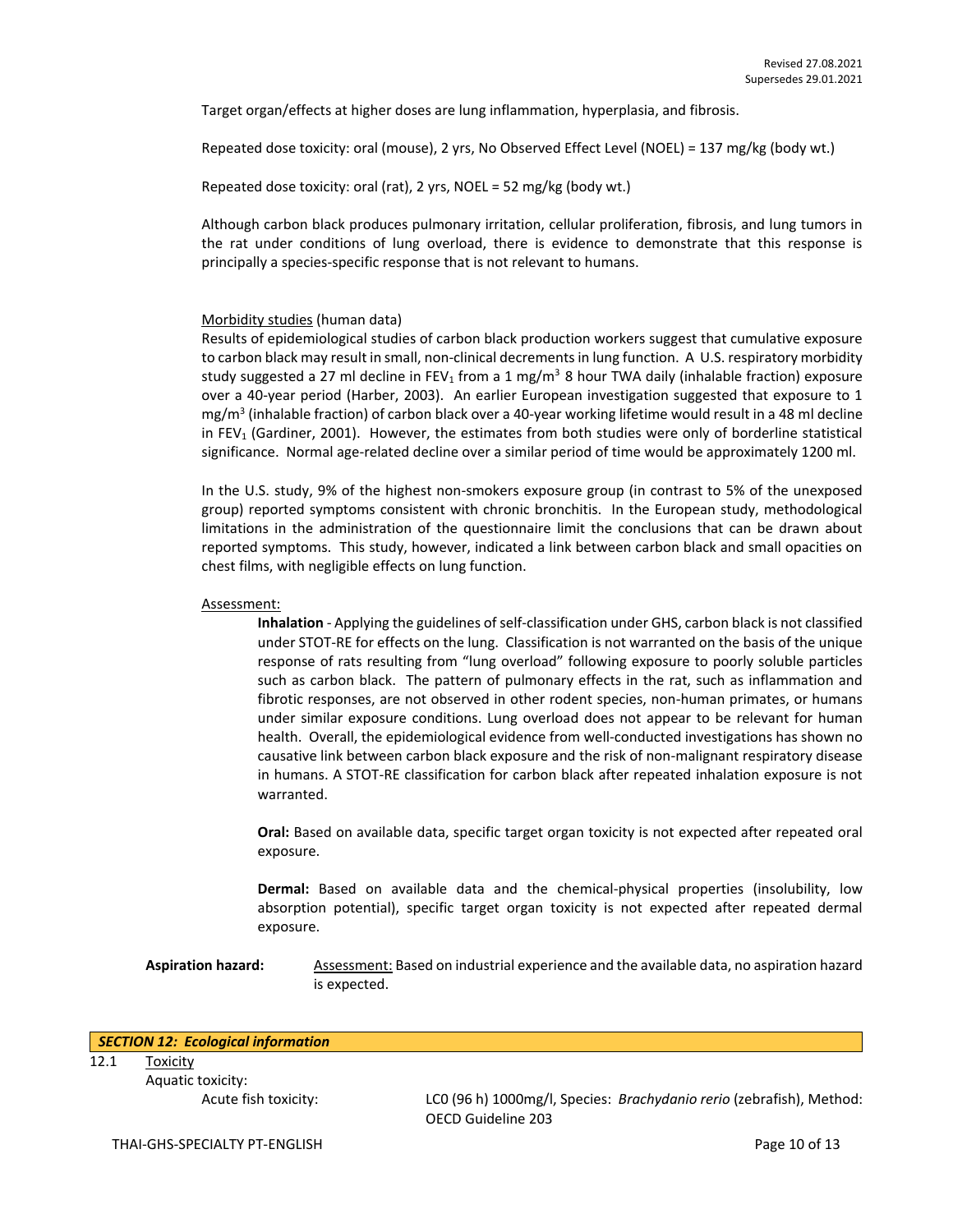| Acute invertebrate toxicity: | EC50 (24 h) > 5600 mg/l, Species: Daphnia magna (waterflea),<br>Method: OECD Guideline 202                  |
|------------------------------|-------------------------------------------------------------------------------------------------------------|
| Acute algae toxicity:        | EC50 (72 h) >10,000 mg/l, NOEC 10,000 mg/l, Species: Scenedesmus<br>subspicatus, Method: OECD Guideline 201 |
| Activated sludge:            | ECO (3 h) > 400 mg/l, EC10 (3h): ca. 800 mg/l, Method: DEV L3 (TTC<br>test)                                 |

# 12.2 Persistence and degradability Not soluble in water. Expected to remain on soil surface. Not expected to degrade.

- 12.3 Bioaccumulative potential Not expected because of the physicochemical properties of the substance.
- 12.4 Mobility in soil Not expected to migrate. Insoluble.
- 12.5 Results of PBT and vPvB assessment Carbon black is not a PBT or a vPvB.
- 12.6 Other adverse effects Not available.

## *SECTION 13: Disposal considerations*

# 13.1 Waste treatment methods

Product disposal: Product should be disposed of in accordance with the regulations issued by the appropriate federal, provincial, state, and local authorities.

Container/Packaging disposal: Empty packaging must be disposed of in accordance with national and local laws.

## *SECTION 14: Transport information*

The International Carbon Black Association organized the testing of seven ASTM reference carbon blacks according to the UN method, Self-Heating Solids. All seven reference carbon blacks were found to be "Not a self-heating substance of Division 4.2." The same carbon blacks were tested according to the UN method, Readily Combustible Solids and found to be "Not a readily combustible solid of Division 4.1;" under current UN Recommendations on the Transport of Dangerous Goods.

The following organizations do not classify carbon black as a "hazardous cargo" if it is "carbon, non-activated, mineral origin." Birla Carbon's carbon black products meet this definition.

| <b>DOT</b> | <b>IMDG</b><br><b>RID</b><br>ADR | ICAO (air)    | IATA | ANTT |
|------------|----------------------------------|---------------|------|------|
| 14.1       | UN/ID No                         | Not regulated |      |      |
| 14.2       | Proper shipping name             | Not regulated |      |      |
| 14.3       | Hazard class                     | Not regulated |      |      |
| 14.4       | Packing group                    | Not regulated |      |      |

## *SECTION 15: Regulatory information*

#### 15.1 International Inventories:

Carbon black, CAS number 1333-86-4, appears on the following inventories: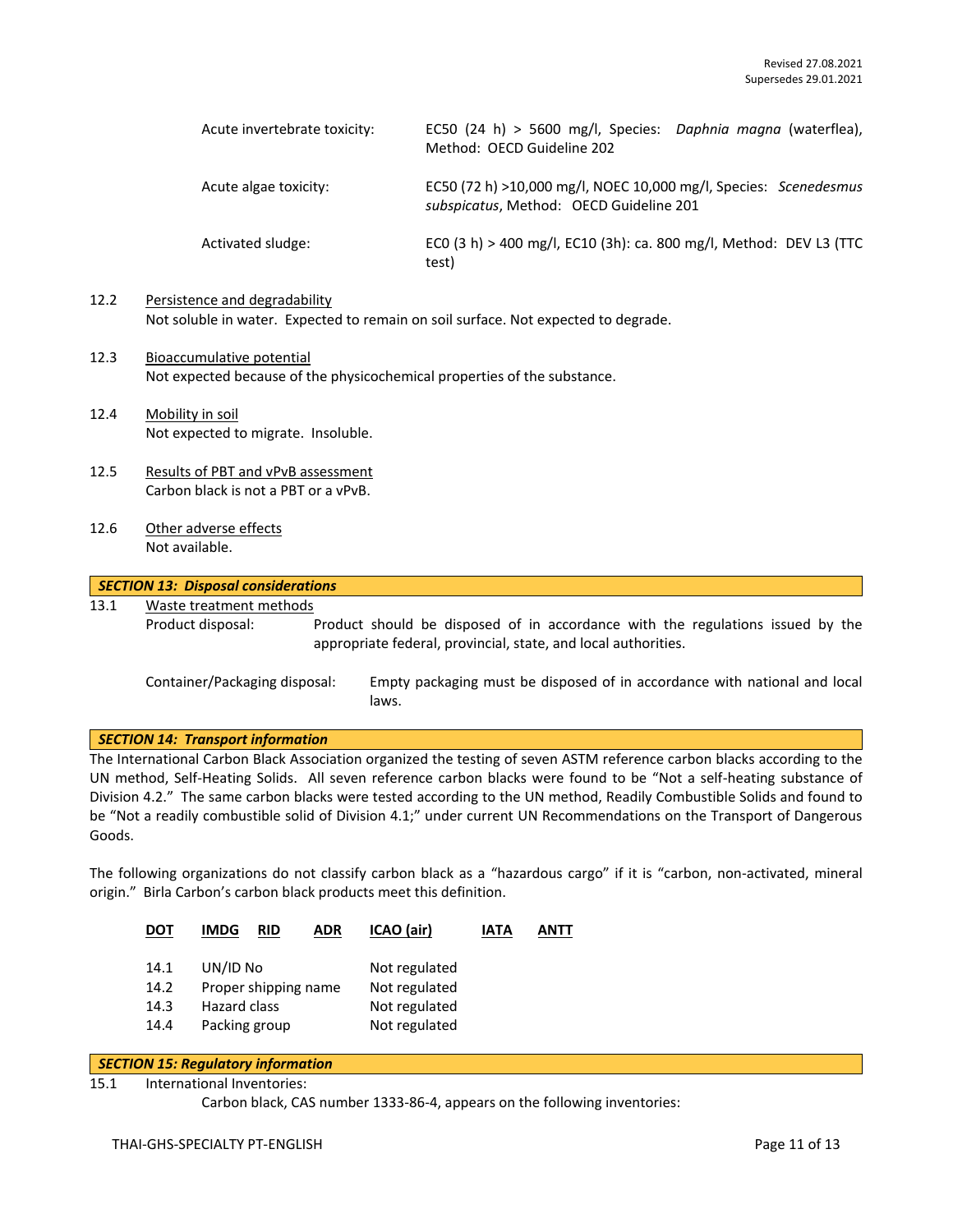| Australia:   | <b>AICS</b>                   |
|--------------|-------------------------------|
| Canada:      | <b>DSL</b>                    |
| China:       | <b>IECSC</b>                  |
| Europe (EU): | EINECS (EINECS-RN: 215-609-9) |
| Japan:       | <b>ENCS</b>                   |
| Korea:       | <b>KECI</b>                   |
| Philippines: | <b>PICCS</b>                  |
| Taiwan:      | <b>TCSI</b>                   |
| New Zealand: | NZIOC                         |
| USA:         | <b>TSCA</b>                   |

| <b>SECTION 16: Other Information</b> |                                  |                                    |                                 |  |  |
|--------------------------------------|----------------------------------|------------------------------------|---------------------------------|--|--|
| Contact Information                  |                                  |                                    |                                 |  |  |
| Birla Carbon U.S.A., Inc.            | Birla Carbon Brasil Ltda.        | Birla Carbon Egypt S.A.E.          | Birla Carbon China (Weifang)    |  |  |
| 370 Columbian Chemicals Lane         | Estrada Renê Fonseca S/N         | El-Nahda Road                      | Co., Ltd.                       |  |  |
| Franklin, LA 70538-1149, U.S.A.      | Cubatão SP Brazil                | Amreya, Alexandria, Egypt          | Binhai Economic Development     |  |  |
| Telephone +1 337 836 5641            | CEP 11573-904                    | +20 3 47 70 102                    | Zone                            |  |  |
|                                      | PABX Operator +55 13 3362 7100   |                                    | Weifang, Shandong, 262737,      |  |  |
|                                      |                                  |                                    | <b>PRC</b>                      |  |  |
|                                      |                                  |                                    | Telephone +86 (0536) 530 5978   |  |  |
| Birla Carbon U.S.A., Inc.            | Birla Carbon Italy S.R.L.        | Birla Carbon India Private Limited | Birla Carbon China (Jining) Co. |  |  |
| 3500 South Road S                    | Via S Cassiano, 140              | K-16, Phase II, SIPCOT Industrial  | Ltd.                            |  |  |
| Ulysses, KS 67880-8103, U.S.A.       | I - 28069 San Martino di Trecate | Complex                            | Room 1428, Hongxing             |  |  |
| Telephone +1 620 356 3151            | (NO) Italy                       | Gummidipoondi - 601201             | International B                 |  |  |
|                                      | Telephone +39 0321 7981          | Dist: Thiruvallur, Tamil Nadu      | Shandong Province, Jining       |  |  |
|                                      |                                  | India                              | China 272000                    |  |  |
|                                      |                                  | +91 44 279 893 01                  | +86 177 5371 2538               |  |  |
| Birla Carbon Canada Ltd.             | Birla Carbon Hungary Ltd.        | Birla Carbon India Private Limited | Birla Carbon Korea Co., Ltd.    |  |  |
| 755 Parkdale Ave, North              | H - 3581 Tiszaújváros            | Village Lohop, Patalganga,         | #1-3, Ulha-Dong                 |  |  |
| P.O. Box 3398, Station C             | P.O.B. 61, Hungary               | Taluka: Khalapur                   | Yeosu city, cheonnam 555-290,   |  |  |
| Hamilton, Ontario L8H 7M2            | Telephone +36 49 544 000         | Dist.: Raigad 410207               | Korea                           |  |  |
| Canada                               |                                  | Maharashtra, India                 | Telephone 82-61-688-3330        |  |  |
| Telephone +1 905 544 3343            |                                  | +91 22 2192 250133                 |                                 |  |  |
| Birla Carbon Brasil Ltda.            | Birla Carbon Spain, S.L.U.       | Birla Carbon India Private Limited | Birla Carbon (Thailand) Public  |  |  |
| Via Frontal km, 1, S/N. Polo         | Carretera Gajano-Pontejos        | Murdhwa Industrial Area            | Co. Ltd.                        |  |  |
| Petroquimico                         | 39792 Gajano, Cantabria          | P.O. Renukook, Dist: Sonebhadra    | 44 M.1, T. Posa, A. Muang       |  |  |
| Camaçari Bahia Brazil                | Apartado 283, Santander, Spain   | $U.P. Pin - 231 217$               | Angthong 14000                  |  |  |
| CEP 42.810-320                       | Telephone +34 942 503030         | India                              | +66 35 672 150-4                |  |  |
| Telephone +55 71 3616 1100           |                                  | +91 5446 252 387/88/89/90/91       |                                 |  |  |

# References:

Borm, P.J.A., Cakmak, G., Jermann, E., Weishaupt C., Kempers, P., van Schooten,FJ., Oberdorster, G., Schins, RP. (2005) Formation of PAH-DNA adducts after in-vivo and vitro exposure of rats and lung cell to different commercial carbon blacks. Tox.Appl. Pharm. 1:205(2):157-67.

Buechte, S, Morfeld, P, Wellmann, J, Bolm-Audorff, U, McCunney, R, Piekarski, C. (2006) Lung cancer mortality and carbon black exposure – A nested case-control study at a German carbon black production plant. J.Occup. Env.Med. 12: 1242-1252.

Dell, L, Mundt, K, Luipold, R, Nunes, A, Cohen, L, Heidenreich, M, Bachand, A. (2006) A cohort mortality study of employees in the United States carbon black industry. J.Occup. Env. Med. 48(12): 1219-1229.